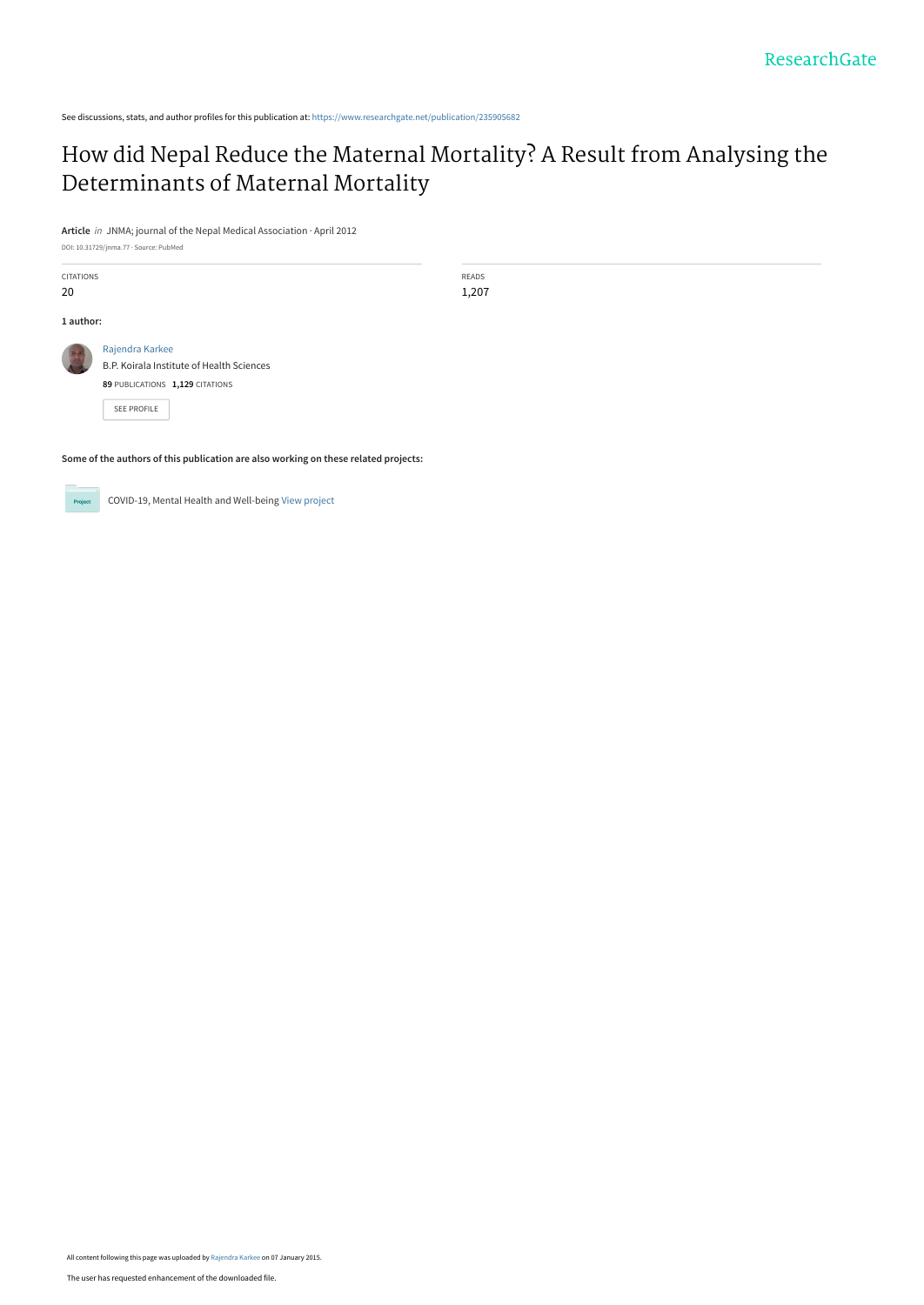# How did Nepal Reduce the Maternal Mortality? A Result from Analysing the Determinants of Maternal Mortality

# Karkee R.

School of Public Health and Community Medicine, BP Koirala Institute of Health Sciences, Dharan, Nepal.

## **ABSTRACT**

Nepal reportedly reduced the maternal mortality ratio by 48% within one decade between 1996-2005 and received the Millennium development goal award for this. However, there is debate regarding the accuracy of this figure. On the basis of framework of determinants of maternal mortality proposed by McCarthy and Maine in 1992 and successive data from Nepal demographic health survey of 1996, 2001 and 2006, a literature analysis was done to identify the important factors behind this decline. Although facility delivery and skilled birth attendants are acclaimed as best strategy of reducing maternal mortality, a proportionate increase in these factors was not found to account the maternal mortality rate reduction in Nepal. Alternatively, intermediate factors particularly women awareness, family planning and safe abortion might have played a significant role. Hence, Nepal as well as similar other developing countries should pay equal attention to such intermediate factors while concentrating on biomedical care strategy.

*\_\_\_\_\_\_\_\_\_\_\_\_\_\_\_\_\_\_\_\_\_\_\_\_\_\_\_\_\_\_\_\_\_\_\_\_\_\_\_\_\_\_\_\_\_\_\_\_\_\_\_\_\_\_\_\_\_\_\_\_\_\_\_\_\_\_\_\_\_\_\_\_\_\_\_\_\_\_\_\_\_\_\_\_\_\_\_* **Keywords:** *Determinants, maternal mortality, Nepal, reduction \_\_\_\_\_\_\_\_\_\_\_\_\_\_\_\_\_\_\_\_\_\_\_\_\_\_\_\_\_\_\_\_\_\_\_\_\_\_\_\_\_\_\_\_\_\_\_\_\_\_\_\_\_\_\_\_\_\_\_\_\_\_\_\_\_\_\_\_\_\_\_\_\_\_\_\_\_\_\_\_\_\_\_\_\_\_\_*

# **BACKGROUND**

In September 2010, Nepal received the Millennium Development Goal (MDG) award from the United Nations for its exceptional achievement in reducing maternal mortality.<sup>1</sup> Nepal had one of the highest maternal mortality ratio (MMR) in the past decades. World Health Organisation (WHO) and United Nation Development Programme (UNDP) estimated it as 1500 in 1990, 826 in 1995 and 670 in 2005 while National Demographic Health survey (NDHS) calculated it as 515 in 1991, 539 in 1996 and 281 in 2006. Further, a recent maternal mortality and morbidity study estimated the figure as 229 in 2010, using a surveillance system where community informants reported births and deaths of women of reproductive age.<sup>2</sup> Since Nepal does not have a functioning complete death registration system of maternal deaths, maternal mortality estimation is

difficult. NDHS 2006 of Nepal used direct sisterhood method that asks respondents to provide information about their sisters; while WHO in 2005 estimated MMR by means of regression analysis. Estimation of maternal mortality is methodologically varied and may be affected by possible under-reporting or chances of underestimation in poor surveillance system.<sup>3</sup>

On the other hand, there is debate regarding the extent of decline in the maternal mortality during the civil war period of 1996-2005.<sup>2,4,5</sup> During the war period, provision of adequate health services in rural areas was affected due to destruction of health posts and threatening to health workers. This had a negative impact on population health.<sup>6</sup> Nepal has still large gender disparity, with women often experiencing sexual violence in their own houses and thus, losing their control over their own reproductive life.<sup>7</sup> Further,

Correspondence: Mr. Rajendra Karkee School of Public Health, Curtin University, GPO Box U1987, Perth, Western Australia 6845, Australia. Ph: +61406429805 E-mail: rajendra.karkee@postgrad.curtin.edu.au

\_\_\_\_\_\_\_\_\_\_\_\_\_\_\_\_\_\_\_\_\_\_\_\_\_\_\_\_\_\_\_\_\_\_\_\_\_\_\_\_\_\_\_\_\_\_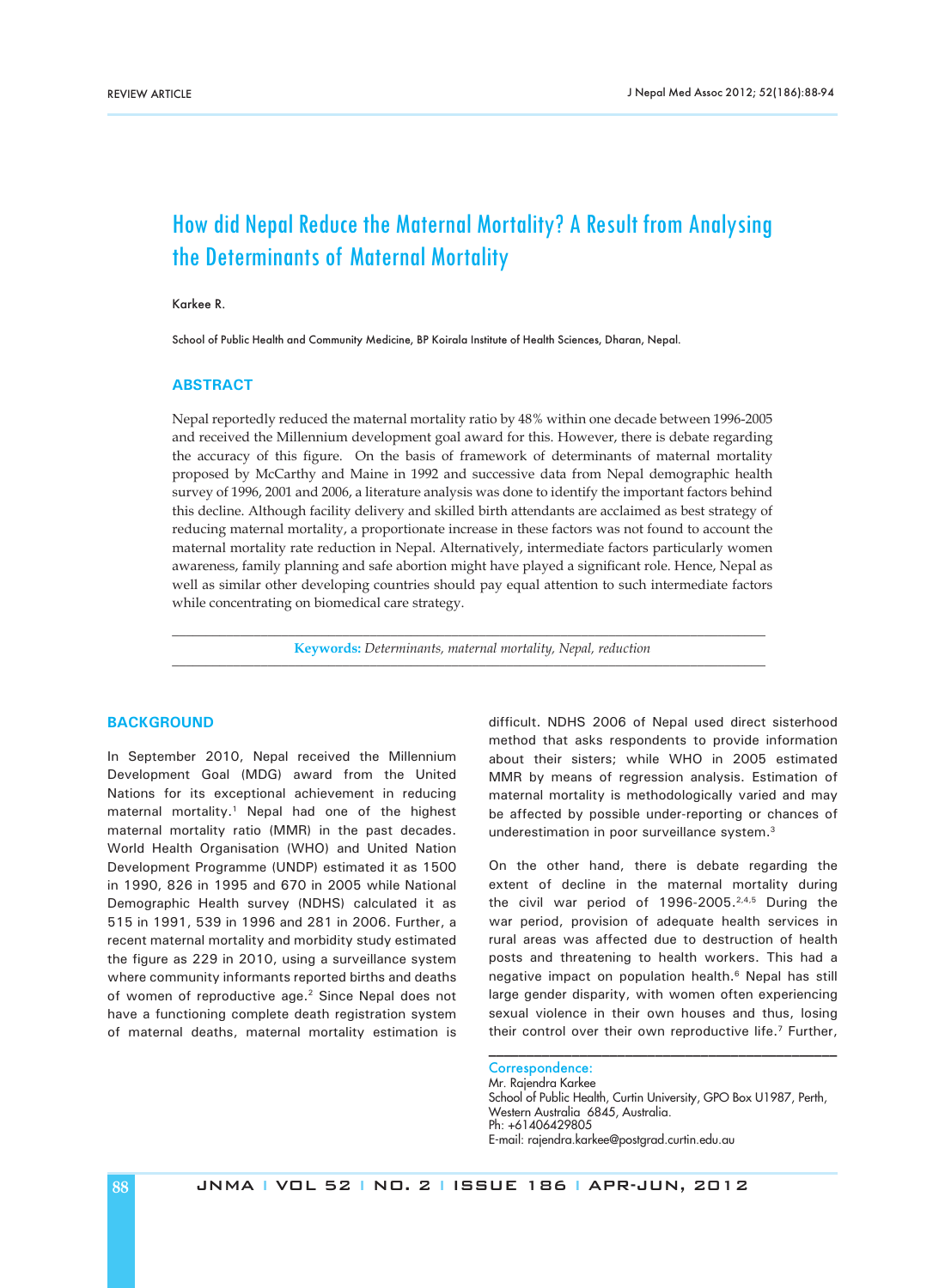Nepal's hilly geographical terrain has made it difficult to provide health services to rural villages. Since the mortality reduction is an impact indicator of maternal health improvement, the reduction must come through input as well as process indicators i.e the various determinants of maternal mortality. The aim of this paper is to analyse the determinants of maternal mortality in the context of maternal mortality reduction in Nepal so as to explore the important factors behind the significant decline of MMR in Nepal over the past decade.

## **METHODS**

Electronic databases of Medline, PubMed, Science Direct, CINAHAL, and Biomed Central were searched with key words: Nepal, maternal health improvement, maternal mortality, maternal health service, safe motherhood, progress, MDGs. Grey literature was searched with Google search engine to retrieve relevant governmental and non-governmental websites, study reports, documents, and policies. All types of articles including original, review, editorial, commentary, and national newspaper reports were considered. Data was derived mainly from successive Demographic Health Survey of Nepal 1996, 2001 and 2006 for comparison on related determinants of maternal mortality. Framework of determinants of maternal mortality proposed by McCarthy and Maine in 1992 was used.8

Explanation about determinants of maternal mortality was given based on the framework of McCarthy and Maine and then, analysis of progress on those determinants in Nepal was done based on data (Table 1) followed by a conclusion with plausible factors associated with the decline.

## **RESULTS AND DISCUSSION**

#### **Determinants of maternal mortality**

McCarthy and Maine provided a detailed framework of determinants to analyse maternal mortality and morbidity.<sup>8</sup> They identified three types of determinants: distal, intermediate, and proximal or immediate outcomes. Distal determinants include women's status in family and community such as education, occupation, income, and social and legal autonomy; family's status in community such as family income, land, education and occupation of family members; and community's status such as community tradition and resources. Intermediate determinants include health and reproductive status of women, and accessibility and utilisation of health services. These two types of determinants operate to produce immediate cause of maternal mortality, which starts from pregnancy and might end in pregnancy

related complications such as haemorrhage, infection, pregnancy-induced hypertension, obstructed labour. According to this framework, all strategies to improve maternal health should target either: i) to reduce the likelihood that a woman will become pregnant; or ii) to reduce the likelihood that a woman will experience a serious complication of pregnancy or childbirth; or iii) to improve the outcomes for women with complications. Therefore, it follows that family planning or late marriage and early detection, management and preparedness of birth can contribute to reduction of MMR and improvement of maternal health.

On the other side, most maternal deaths in developing countries were reported during labour, delivery or the first 24 hours of postpartum, with obstetric haemorrhage being the main immediate cause.<sup>10</sup> A recent 2009 study of maternal mortality and morbidity in eight districts of Nepal reports that haemorrhage is the leading cause and that percentage contribution of eclampsia, abortion related complication, gastroenteritis and anaemia have more than the similar study in Nepal in 1998.<sup>2</sup> So, if the immediate causes are managed, maternal mortality can be reduced significantly. Accordingly, the universal maternal mortality reduction strategy is mainly focussed on intrapartum and complication related care. This care is best provided at health facility, especially at primary level, whereby women can have access of skilled care easily by skilled birth attendants.<sup>11, 12</sup> While such biomedical strategy is helpful to save the mother's life, the real sustainable success criteria should also include the indicators that show the reduction in the likelihood that a woman will become pregnant or that she will experience a complication. In developing countries like Nepal, early marriage, unmet need of family planning and unsafe abortion is still high. $13, 14$  This means, we must look further in distal and intermediate determinants as well to make a sustainable achievement rather than narrow focus on immediate outcome curative strategy.

#### **Socio-cultural environment in Nepal and distal factors**

Nepal can be described as a diversified country in terms of geography, ethnicity, languages and culture. Many deeply rooted cultural practices are still prevalent, which might have negative implication for expectant mother and new child. For examples, postpartum women are forbidden from leaving the house or touching anyone for at least 11 days after delivery; and there is superstitious belief that women should not cross a river during pregnancy. Care seeking in pregnancy and childbirth is often perceived shameful.<sup>2</sup> More than 80% of land in Nepal is rural area covered with hills and mountains, which are very difficult to access and provide challenges for health service provision.<sup>15</sup> The difficult terrain is particularly challenging while accessing maternity services. Though many rural areas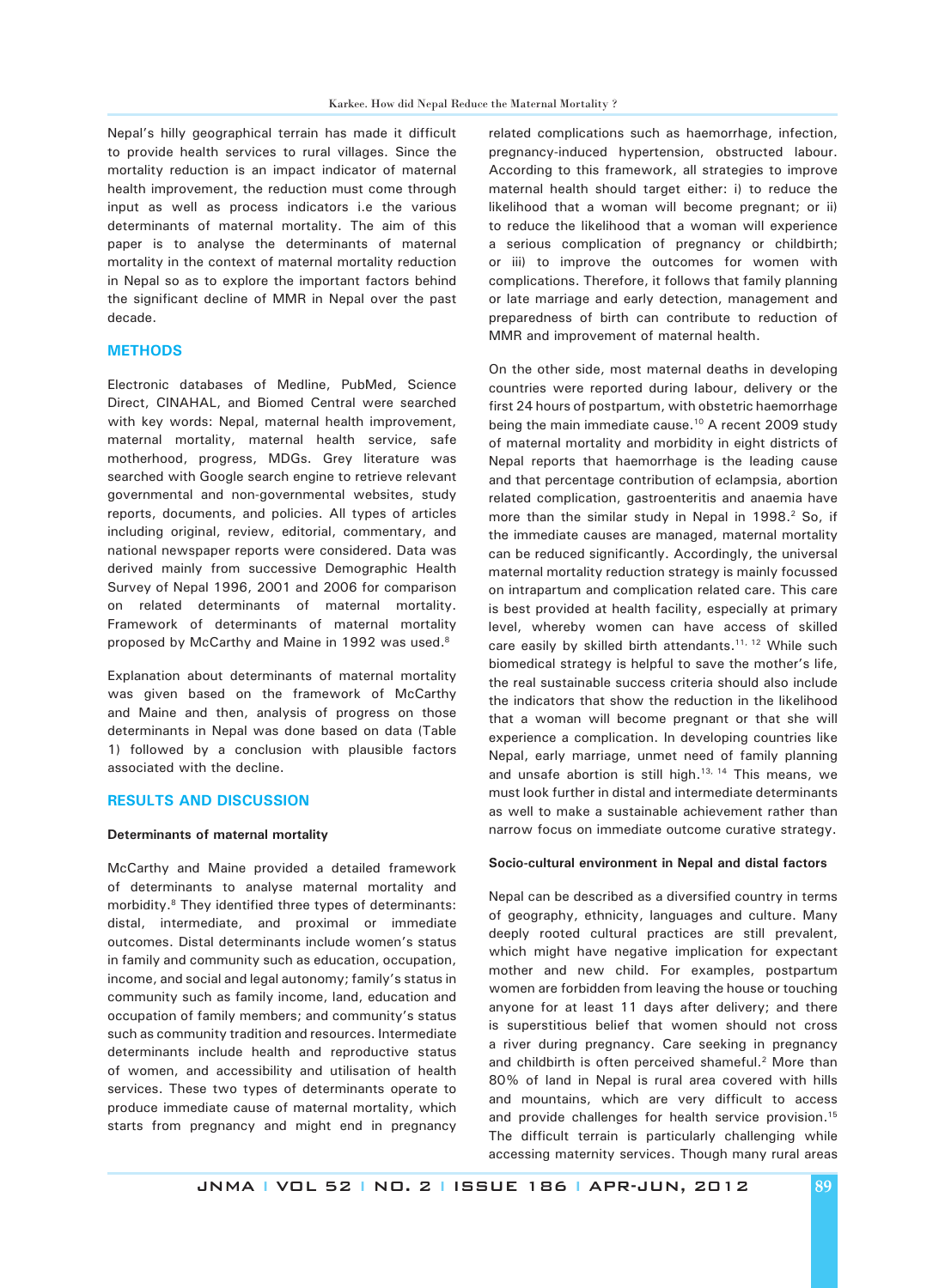have recently been connected with road network, these roads are often not functional throughout the year and reliable and efficient vehicles may not be available when required. The transport of women just before and after the delivery to the nearest equipped birthing centre is expensive and troublesome because the pregnant women should be accompanied by her relatives, which increases the logistics in various ways such as lodging if the facility is not near.

Overall, Nepalese society is patriarchal and male dominated, where women have limited autonomy for household decision including their own reproductive health decision and resources handling. <sup>16</sup> Some women of lower caste are denied access to skilled birth attendance. Bruson, from her ethnographic study in a semi-urban area of Kathmandu concludes that women still cannot decide and demand the need of obstetric care and men are not involved in the delivery issue until there is urgency.<sup>17</sup> There is no significant increase in women's literacy from 1996 to 2006. Similarly, age at marriage and age at first birth of women has also not changed much (Table 1). Early marriage and early motherhood are still quite common among Nepalese women, especially in rural and marginalised areas.<sup>18</sup> Poor nutrition contributes to poor maternal health with various obstetric complications. Women's and children's nutritional condition have progressed very little over the decade (Table 1). The 2006 Demographic survey reports that still 42% of pregnant women are anaemic in Nepal. Christen et al. reports that low maternal age, malnutrition (thin arm) and illness in early to mid-gestation were associated with risk of death during pregnancy and the first year postpartum in rural Nepal.<sup>19</sup>

However, women's situation has also progressed in past few years. Radio programmes on maternal health, maternal health information and mother's education programme has contributed to raise women's status.<sup>20</sup> Women's empowerment has increased in Nepal and can be attributed to the adaptation of inclusive gender policy, which allow women in civic participation and in household property. Women having land are significantly more likely to influence the household decisions with improved nutrition for their children.<sup>21</sup> However, much benefit may not be guaranteed until such policies are truly translated into action under prevailing social and cultural environments.

Total fertility rate has reduced while contraceptive prevalence rate has increased from 1996 to 2006. One of the plausible explanations is that the spouses of many married couples in Nepal are abroad for years for employment, which might have played role in fertility reduction and thus less pregnancy. However, unmet need for family planning has reduced slightly. Many

**Table 1.** Progress on various determinants of MMR in Nepal between 1996-2006 9

| Determinants                                                                                                                        | 1996                              | 2001                                | 2006                                |
|-------------------------------------------------------------------------------------------------------------------------------------|-----------------------------------|-------------------------------------|-------------------------------------|
| Women's status<br>Illiterate ever-married<br>women (%)                                                                              | 80                                | 72                                  | 63                                  |
| Female school<br>attendance 6 years and<br>above (%)                                                                                | 32                                | 40                                  | 51                                  |
| <b>Nutritional status</b>                                                                                                           |                                   |                                     |                                     |
| $BMI \leq 18.5$ in ever-<br>married women (%)<br>Stunted children< 5                                                                | 28                                | 27                                  | 24                                  |
| years (%)                                                                                                                           | 56                                | 57                                  | 49                                  |
| Reproductive status<br>Age at marriage (in<br>years)<br>Age at first birth (in<br>years)<br>TFR<br>CPR (%)<br>Unmet need for FP (%) | 16.4<br>19.8<br>4.6<br>26<br>31.4 | 16.6<br>19.9<br>4.1<br>35.4<br>27.8 | 17.2<br>19.9<br>3.1<br>44.2<br>24.6 |
| Acces to services<br>Birthing centres (No.)                                                                                         |                                   | 89PHCC<br>$(2004-5)$                | 168PHCC<br>$(2007-8)$               |
| BEOC sites (No.)                                                                                                                    |                                   | 13(2004-5)                          | 68(2007-8)                          |
| CEOC sites (No.)                                                                                                                    |                                   | 34 (2004-5) 51(2007-8)              |                                     |
| Use of services<br>Antenatal care (4<br>visits)<br>Delivery in health<br>facility<br>Postnatal care                                 | 9%<br>8%<br>9%                    | 14<br>9                             | 29<br>18<br>19                      |

BMI (Body Mass Index), TFR (Total Fertility Rate), CPR (Contraceptive Prevalence Rate), FP (Family Planning), BEOC (Basic Emergency Obstetric Care), CEOC (Comprehensive Emergency Obstetric Care), PHCC (Primary Health Care Centre)

pregnancies in Nepal are unplanned and unwanted.<sup>22</sup> A hospital-based study conducted in 1984-85 at five major hospitals in and around Kathmandu valley reported 1576 cases of abortion related complications.23 According to NDHS survey 2006, about one-third of pregnancies is unplanned and thus might seek abortion. Chances of abortion are high when the foetus is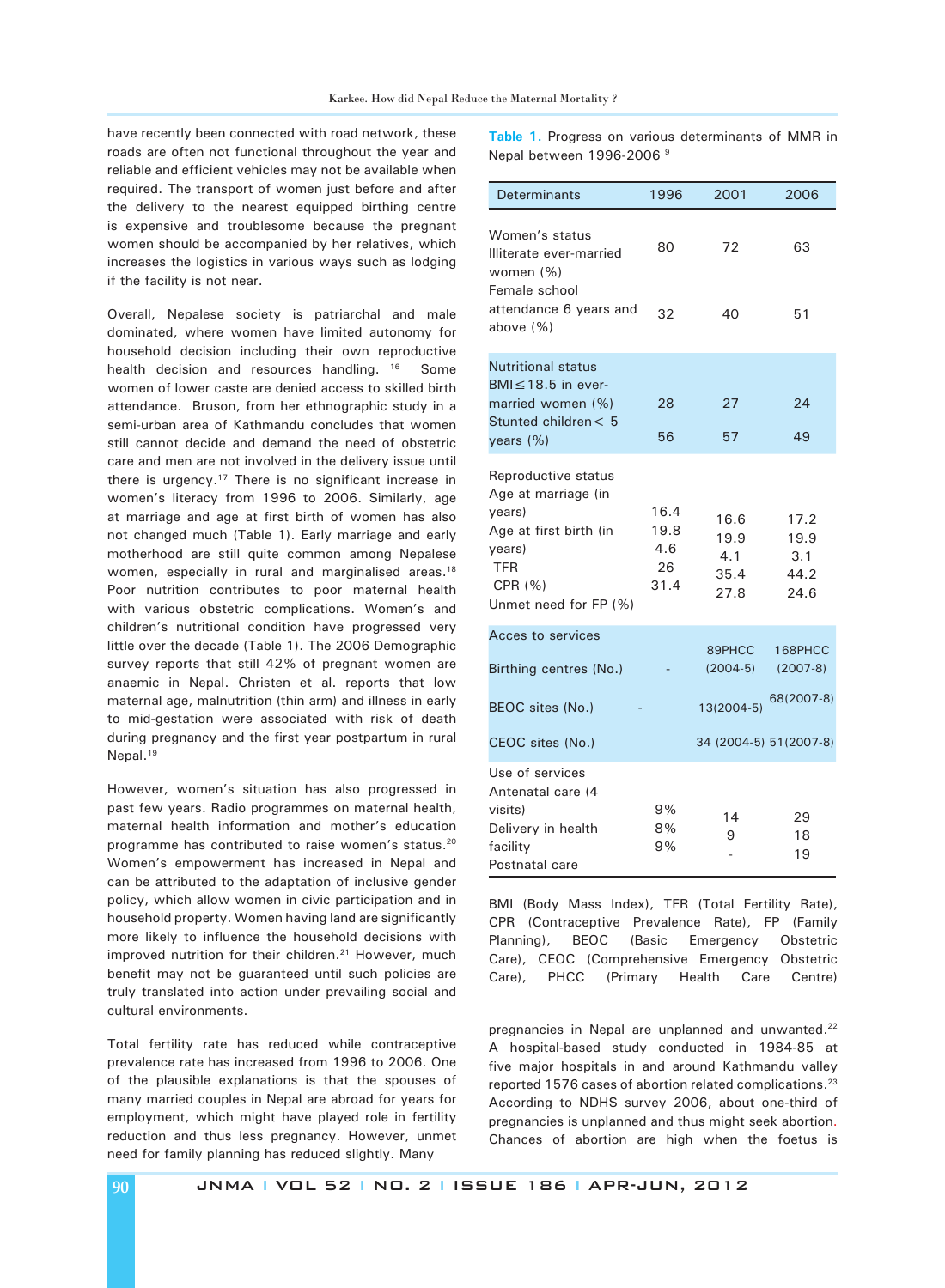female.24 Informal and unmanaged abortion is one of leading causes of maternal mortality.25 Legalisation of abortion in 2002 in Nepal, therefore, has a larger role in reduction of maternal mortality.<sup>26</sup> A major decline in maternal mortality in Matlab region of Bangladesh was due to fall in abortion related deaths.<sup>27</sup> Similarly, maternal mortality ratio fell by 50% in Romania after legalisation of abortion since 86% of maternal mortality ratio before were caused by complications from unsafe abortion.28

# **Safe motherhood, service provision and intermediate factors**

Following Nairobi Conference of Safe Motherhood in 1987, Nepal formulated the national safe motherhood plan of action and safe motherhood programme was launched by family health division of ministry of health.<sup>2</sup> It now has a national policy for skilled birth attendants (2006), national safe abortion policy, and safe motherhood and newborn health long term plan (2006- 2017). The safe motherhood programme has received substantial international support and initiated a variety of promotional activities.<sup>29</sup> Improvement in maternal health has been linked to efforts of safe motherhood activities.30

Firstly, there is increased availability and accessibility of maternal health services through an extensive network of district health system: district hospital, primary health care centre, health post and sub-health post, with female community health volunteers at the grass root level. Overall, there is substantial growth in health facilities reaching the peripheral area.<sup>31</sup> The number of primary health care centres that provides birthing facilities increased more than double from 2004 to 2007. Similarly, number of sites of Basic emergency obstetric care and Comprehensive emergency obstetric care has increased.32

Secondly, more human resources for skilled birth attendants have been produced in recent years. Female community health volunteers, who link community with health system by providing advice on family planning, maternal and child health, have been extensively deployed. Maternal and child health worker provides antenatal and postnatal care at sub health post, and they are trained for skilled birth attendant after a short training.33 Auxiliary nurse midwife provide antenatal and post natal care at health posts, some of which have birthing centres. Medical officer or health assistant or auxiliary nurse midwife provide antenatal, delivery and postnatal care in primary health care centres, some of which provide Basic emergency obstetric care. However, in the mountainous and hilly regions, availability of human resource especially staff nurse and doctors in health centre is still poor and women do not get the care even after visiting the centres.<sup>34</sup>

Thirdly, free delivery care and safe maternity delivery incentive has increased financial accessibility of women to health service. Safe maternity delivery scheme was introduced in 2005 and provides cash incentive to women who deliver at public and few private facilities. The incentive was mainly targeted to compensate the transport expense and alter women and family's behaviour, to motivate them to come to health facility. However, there are challenges in efficient management of funds, fair distribution and its sufficiency.<sup>35</sup> Besides, just providing a small fund of money is not long-term service oriented solution.

## **Non-Utilisation and immediate consequences**

On the other hand, despite availability and free delivery care, tendency of home delivery continues and institutional delivery has not increased much. For example, only 18% of delivery occurred in health care facility in 2006 whereas the target by 2015 is 60%. The rise in postnatal care is extremely low when compared with antenatal care. There might be either no perceived need, or the facility is far away and care is costly, or peripheral facilities may be perceived of lower quality and not consulted. Since antenatal visits have risen sharply, women just do not go health facilities for delivery because of perceived no benefit by having delivered in accessible lower level facility. Bypassing of peripheral facilities and lack of efficient referral system in health care system of Nepal is quite common.<sup>36</sup>

Disaggregated data by caste, ethnicity, economic status and place of residence has wide disparity in terms of utilisation of maternity services.<sup>37</sup> Utilisation of skilled care varies from a figure of 33% in central hill to a low of 8% in western mountain area. Women in the poorest quintile had approximately 12 times less access to skilled care compared to their richest quintile.38 Therefore, even when national data may indicate achievement of MDG, the disaggregate data will be far behind the target. It is mainly due to unequal development among the regions, inequity in resource provisions among the different regions and pocket areas of poverty and marginalised population.

It is well documented that the most maternal deaths occur due to complications around delivery and that institutional help is indispensable to avoid most of the maternal deaths. Many countries, especially the developed ones, reduced maternal mortality significantly by means of providing midwifery care. Sweden developed an expanded network of midwifery service that reached even to household and reduced its maternal mortality significantly early in  $19<sup>th</sup>$  century.<sup>39</sup> MMR declined sharply in England, the Netherlands and other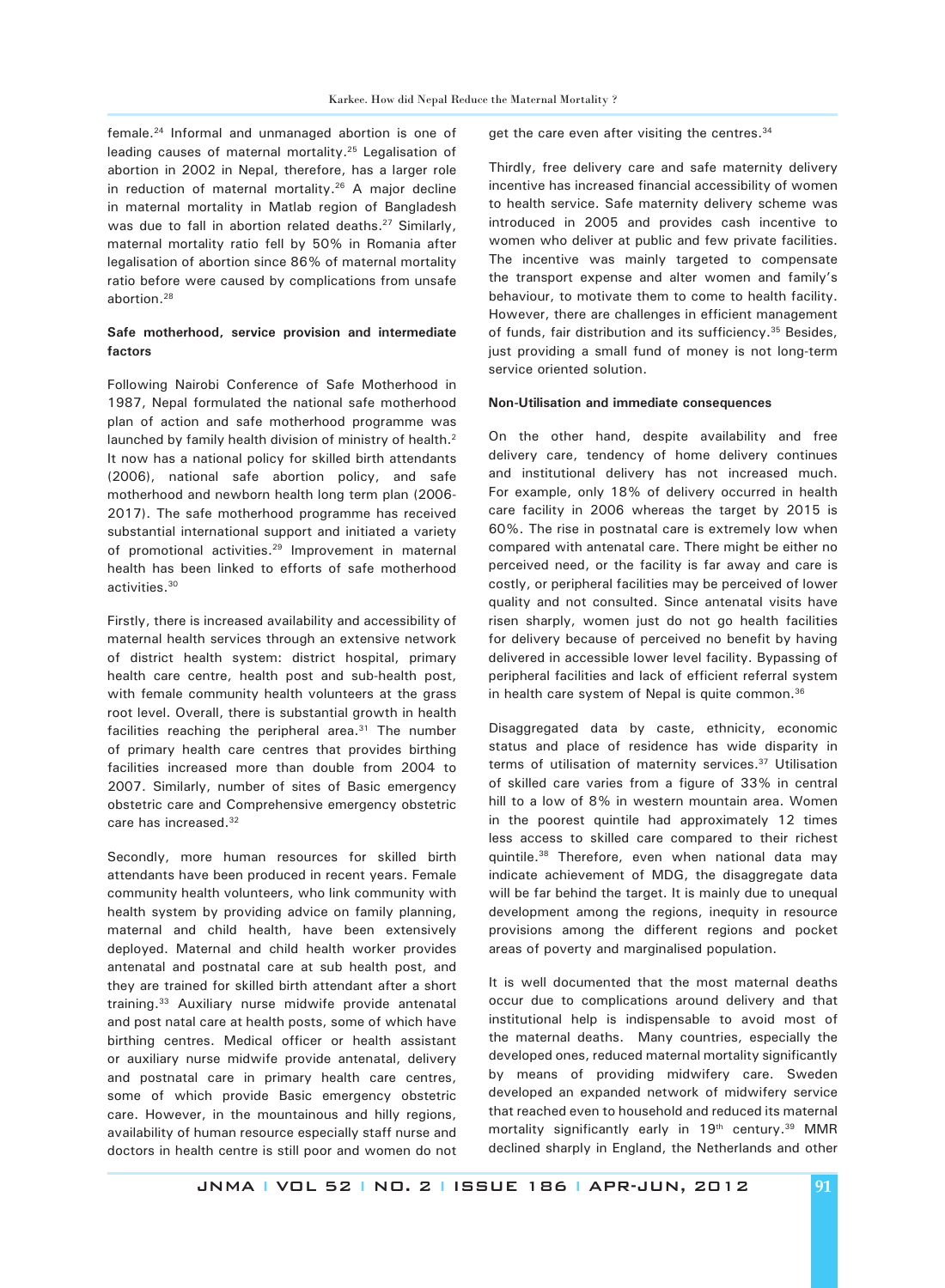European countries only after availability of antibiotics for infection, blood transfusions for haemorrhage, and improved surgical techniques for caesarean section.<sup>12</sup> However, Qiu et al. argued that maternal mortality reduction in Zhejiang Province of China corresponded with increase in economic status and improvement in social factors like maternal safety. <sup>40</sup>

There are other strategies that have been shown effective in MMR reduction. Sri Lanka, in particular, established a system of health facilities with midwifery care and family planning services around the country.<sup>12</sup> MMR declined substantially in a district of Bangladesh as a result of community-based family planning and maternity care.41 In Ethiopia, Community based obstetric care that included informed community participation with special attention to prenatal screening through an outreach programme with experienced nurse-midwives, a functionning referral system, and a maternity waiting home for women reduced the number of women going to a tertiary care hospital as well as the maternal mortality.42 It seems that the improvement comes when midwifery service is coupled with family planning and safe abortion, and that such service be available at community or even household level. It is paradox to note that without much increase in health facility utilisation, Nepal has reportedly reduced the maternal mortality substantially. This clearly indicates some factors out of the direct health service related factors might have played the significant role. For example, as shown earlier, legalisation of abortion, increased women autonomy, and family planning methods improved in Nepal during past decade and this, in turn,

might have contributed positively to improved maternal health. Decline in fertility and high risk pregnancies has been found strongly associated with maternal mortality reduction in Nepal.<sup>43</sup>

#### **CONCLUSION**

According to data from successive NDHS of 1996, 2001 and 2006, Nepal has reduced maternal mortality rate significantly but utilisation of facility delivery services has not increased proportionately. The maternal health improvement is a result of various factors. Especially, there is good indication that the maternal health improvement has resulted more from improvement in intermediate or distal factors rather than improvement in immediate casual factors. With continuation of emphasis in intermediate factors such as age of marriage and family planning, Nepal should focus on strategies on increasing utilisation of quality skilled care and referral chain from household to tertiary facility to continue the decreasing trend, and further reduction of maternal mortality to achieve the MDG.

### **ACKNOWLEDGEMENTS**

This article is associated with Author's PhD project, which is supported by AusAID through Australian Development Scholarship. The content is solely the responsibility of the author and does not necessarily represent the official views of the scholarship provider. The author is grateful to the anonymous reviewers for helpful comments and improvement of this article.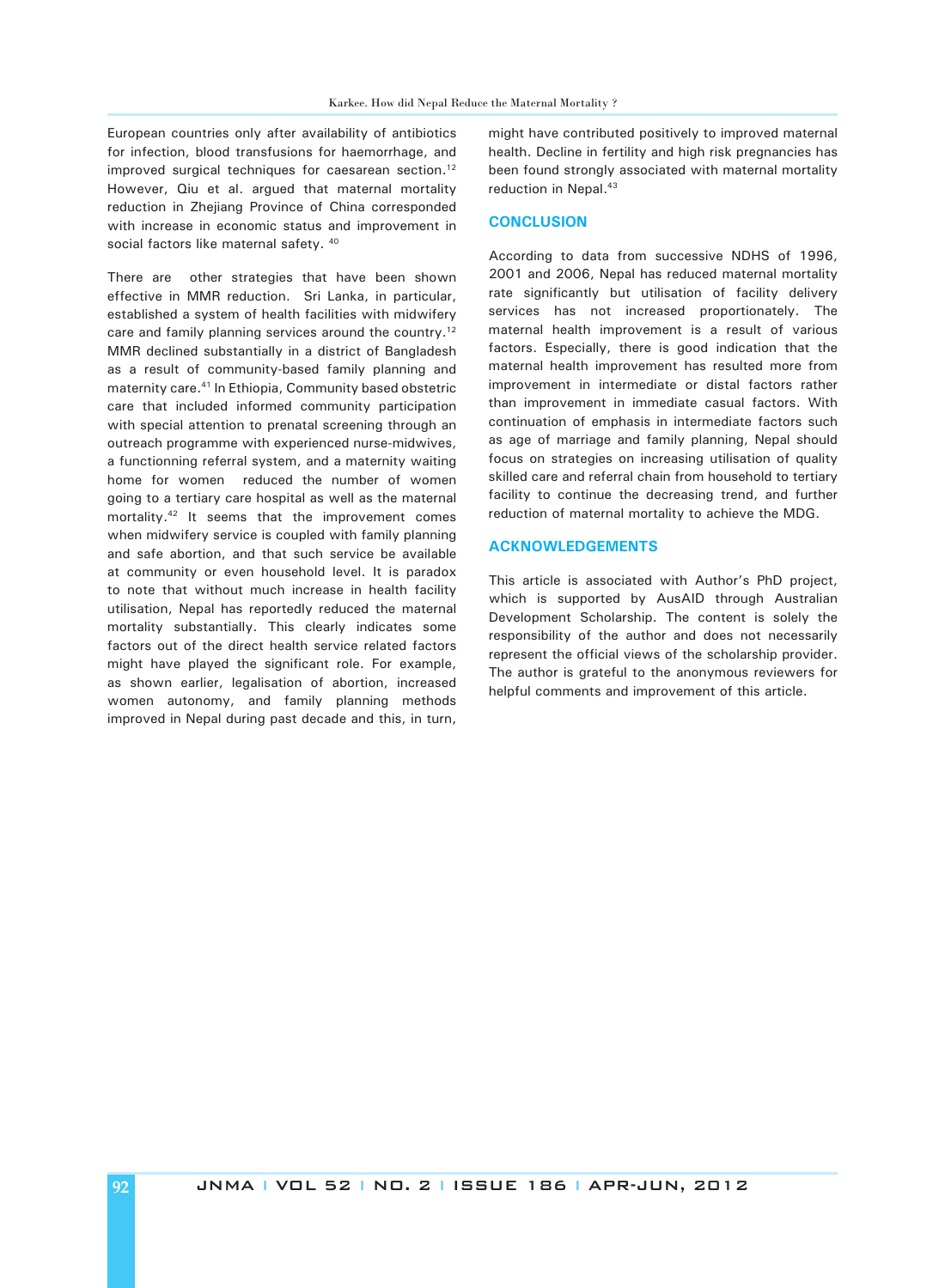# **REFERENCES**

- 1. Nepal MK. The Global Campaign for the Health Millennium Development Goals 2010: Putting the global Strategy for women's and children's Health into action. Millennium Development Goals Award recognizes years of declining mortality. 2010 Secretary-General of the United Nations.
- 2. Pradhan A, Suvedi BK, Barnett S, Sharma SK, Puri M, Paudel P, et al. Nepal Maternal Mortality and Morbidity Study 2008/2009. Ministry of Health and Population, Government of Nepal, Kathmandu, 2010.
- 3. Graham W, Ahmed S, Stanton C, Abou-Zahr C, Campbell O. Measuring maternal mortality: An overview of opportunities and options for developing countries. BMC Medicine . 2008; 6,1:12.
- 4. Tsai TC. Public health and peace building in Nepal. Lancet . 2009 374,9689:515-516.
- 5. Ensor T, Clapham S, Prasai DP. What drives health policy formulation: Insights from the Nepal maternity incentive scheme? Health Policy. 2009; 90,2-3:247-253.
- 6. Singh S. Impact of long-term political conflict on population health in Nepal. CMAJ, 2004; 171,12:1499-1501.
- 7. Puri M, Frost M, Tamang J, Lamichhane P, Shah I. The prevalence and determinants of sexual violence against young married women by husbands in rural Nepal. BMC Research Notes. 2012; 5,1:291.
- 8. McCarthy J, Maine D. A Framework for Analyzing the Determinants of Maternal Mortality. Stud Family Plann. 1992; 23,1:23-33.
- 9. Macro International Inc. Trends in Demographic and Reproductive Health Indicators in Nepal. Calverton, Maryland, : Macro Internations Inc. USA; 2007
- 10. Ronsmans C, Graham WJ. Maternal mortality: who, when, where, and why. Lancet 2006 ; 368,9542:1189-1200.
- 11. Campbell OMR, Graham WJ. Strategies for reducing maternal mortality: getting on with what works. Lancet . 2006; 368,9543:1284-1299.
- 12. WHO. Reduction of Maternal Mortality. A joint WHO/UNFPA/UNICEF/World Bank Statement . Geneva: World Health Organisation; 1999.
- 13. Bhandari GP, Premarajan KC, Jha N, Yadav BK, Paudel IS, Nagesh S. Prevalence and determinants of unmet need for family planning in a district of eastern region of Nepal. Kathmandu Univ Med J. 2006; 4,2:203-10.
- 14. Aryal TR. Age at first marriage in Nepal: differentials and determinants. J Biosoc Sci. 2007; 39,5:693-706.
- 15. Central Bureau of Statistics. Statistical Pocket Book Nepal. 2010, Government of Nepal, National Planning commission Secretariat, Kathmandu.
- 16. Furuta M, Salway S. Women's position within the household as a determinant of maternal health care use in Nepal. Int Fam Plan Perspect 2006; 32,1:17-27.
- 17. Brunson J. Confronting maternal mortality, controlling birth in Nepal: The gendered politics of receiving biomedical care at birth. Soc Sci Med , 2010; 71,10:1719-1727.
- 18. Kim choe M, Thapa S, Mishra V. Early marriage and early motherhood in Nepal. J Biosoc Sci. 2005 ; 37,02:143-162.
- 19. Christian P, Katz J, Wu L, Kimbrough-Pradhan E, Khatry SK, LeClerq SC, et al. Risk factors for pregnancy-related mortality: A prospective study in rural Nepal. Public Health. 2008; 122,2:161-172.
- 20. Sharma SK, Sawaingdee Y, Sirirassamee B. Access to Health: Women's Status and Utilization of Maternal Health Services in Nepal. J Biosoc Sci. 2007 39,05:671-692.
- 21. Allendorf K. Do Women's Land Rights Promote Empowerment and Child Health in Nepal? World Dev. 2007; 35,11:1975-1988.
- 22. Thapa S. Safe abortion services in Nepal: initial years of availability and utilization. World Health Pop. 2010; 11,3:55-68.
- 23. Thapa PJ, Thapa S, Shrestha N. A Hospital-Based Study of Abortion in Nepal. Stud Family Plann. 1992; 23,5:311-318.
- 24. Lamichhane P, Harken T, Puri M, Darney PD, Blum M, Harper CC, et al. Sex-selective abortion in Nepal: a qualitative study of health workers' perspectives. Women Health Issu. 2011; 21(3 Suppl):S37-41.
- 25. 25. Pant PD, Suvedi BK, Pradhan A, Hulton L, matthews Z, Maskey M. Investigating Recent Improvements in Maternal Health in Nepal: Further Analysis of the 2006 Nepal Demographic and Health Survey. Calverton, Maryland, USA: Macro International Inc.; 2008.
- 26. Shakya G, Kishore S, Bird C, Barak J. Abortion Law Reform in Nepal: Women's Right to Life and Health. Repro Health Matt 2004; 12(24, Supplement 1):75-84.
- 27. Chowdhury ME, Botlero R, Koblinsky M, Saha SK, Dieltiens G, Ronsmans C. Determinants of reduction in maternal mortality in Matlab, Bangladesh: a 30-year cohort study. The Lancet 2007; 370,9595:1320-1328.
- 28. Hord C, David HP, Donnay F, Wolf M. Reproductive Health in Romania: Reversing the Ceausescu Legacy. Stud Family Plann. 1991; 22,4:231-240.
- 29. Levitt M, Russel n. Mobilizing for safe motherhood in Nepal. World Health Statistics. 1998; 51,1:16.
- 30. Barker CE, Bird CE, Pradhan A, Shakya G. Support to the Safe Motherhood Programme in Nepal: An